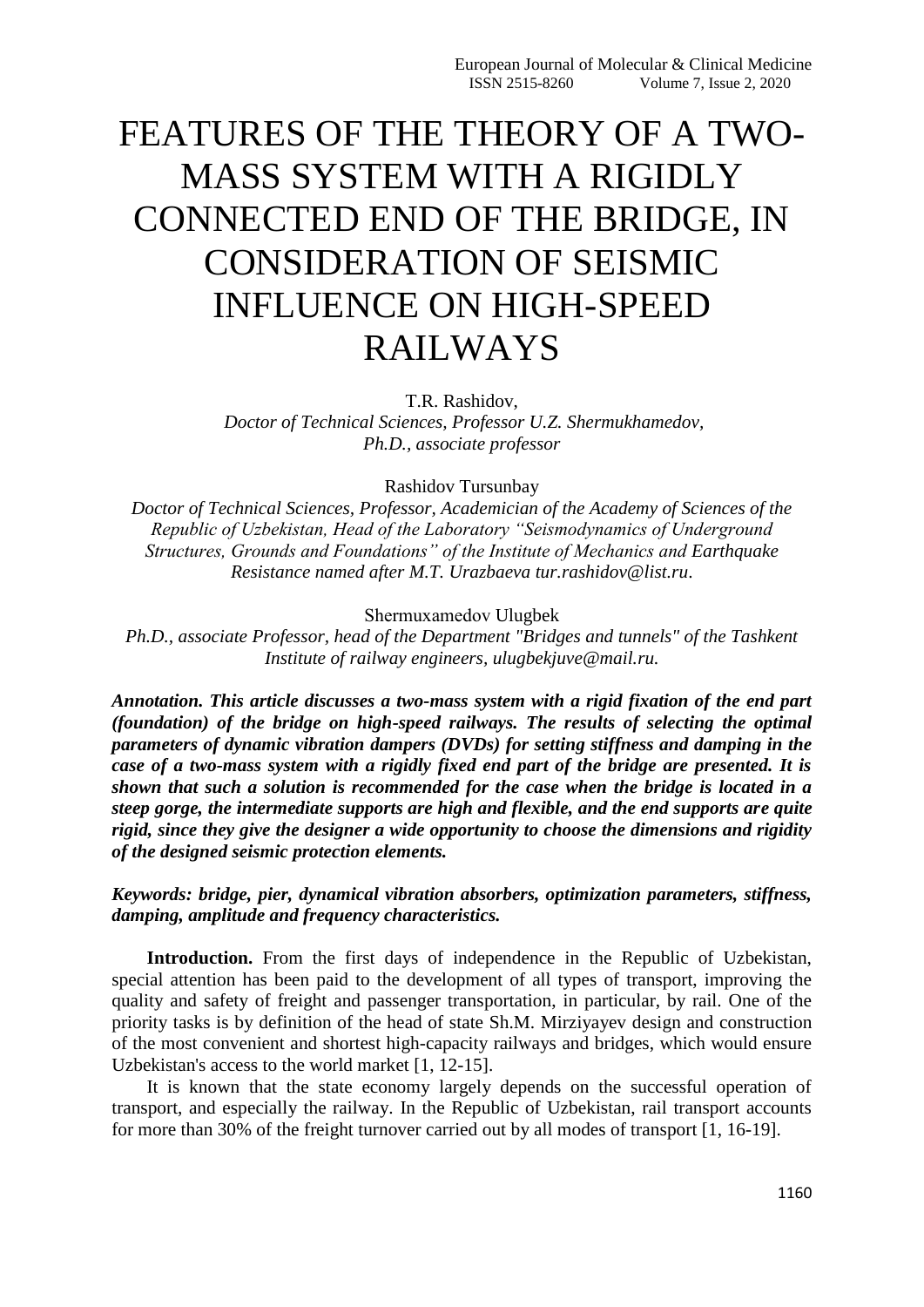In countries where high-speed highways (HSRs) are being built – Japan, France, Germany, Italy, and others – intensive research work is underway to develop constructive and technological solutions for artificial structures on the HSR. Vibrodynamic loads are often a determining factor in the design of bridges on the high-speed rail. As a rule, for all railway bridges the induced train speeds of more than 200 km / h, dynamic analysis is required [10- 11].

Various artificial structures (АС) are being erected on the highways, most of which are bridges. A number of such АСs have to be built in areas prone to seismic impacts. In addition, from the action of the rolling stock there are increased vibrodynamic loads on structural elements of bridges on high-speed lines.

Interest in the dynamic behavior of railway bridges has increased in recent years due to the introduction of high-speed trains. In accordance with high speed loads, bridges are subject to great dynamic impacts. It is known that Uzbekistan is located in a seismically active territory. Therefore, the issue of seismic protection is relevant [2].

With the commissioning of the new Tashkent-Samarkand-Karshi high-speed railway line, it became necessary to ensure the bearing capacity and seismic resistance of bridge structures.

The construction of high-speed railways must satisfy not only the general requirements for earthquake-resistant construction, but also the specific requirements associated with the features of the high-speed rail. General requirements are contained in the regulatory and technical documents of all countries subject to seismic impacts.

The structures under consideration, therefore, are classified as so-called barrier objects, and their anti-seismic reinforcement is given priority. The requirements for seismic resistance of bridge structures are set out in the current standards of all countries subject to seismic influences.

The main features of providing seismic resistance of high-speed lines include:

• a lot of damage during a train  $\Rightarrow$  it is necessary to quickly reduce the speed of a train when a dangerous situation is likely to occur; special events against the gathering;

• high damage when stopping traffic increased requirements for reliability;

• specific rolling stock  $\Rightarrow$  lightweight loads from rolling stock;

• increased requirements for PW (permanent way)  $\Rightarrow$  problematic installation of seismic isolating supports, the use of systems with disconnected communications.

Existing local AC (artificial construction) design regulations are not common for highspeed lines. An analysis of the design, construction and operation of high-speed highways in highly seismic areas has shown that the general principles of earthquake-resistant transport construction need some adjustment.

**Main part.** In bridge structures, under the influence of rolling stock, vibrations arise, characterized by amplitude, frequency, speed and other parameters. The nature of the oscillatory process depends on the type, condition and properties of the soil of the subgrade, the design of the upper track structure, speed, axial, linear loads and other factors [3, 9].

It should be noted that the more vulnerable part of the bridges is the supports. To do this, in order to maintain bridge supports from seismic loads, it is necessary to correctly select the parameters of the absorbers (seismic insulating support parts) settings.

Known solutions in which the span is used as a dynamic damper of support vibrations. They are proposed in various works by A.M. Uzdina, A.A. Nikitina, V.V. Sakharova [4-8].

This article discusses a two-mass system with rigidly fixed end part on the high-speed rail (Fig. 1).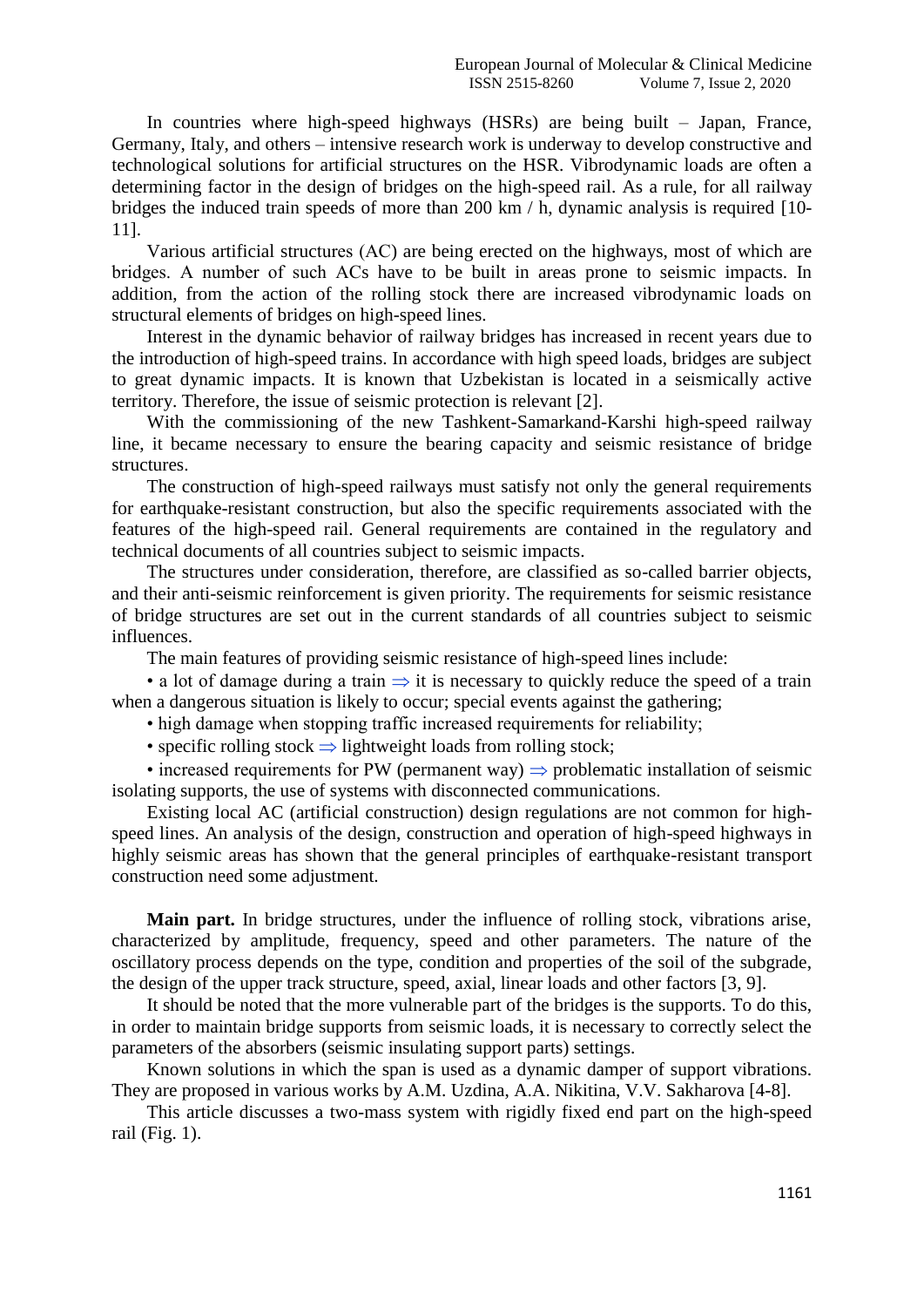

Figure 1. The design scheme of a two-mass system with a rigidly fixed end part

The proposed scheme shows the parameters: *Сг1* – damper stiffness (intermediate part); *Сг2* – rigidity of abutment (end part); *Сpier* – support stiffness;  $m<sub>1</sub>$  – damper mass (intermediate part); *mpier* – mass of support; γ*г1* – attenuation coefficient of the absorber (intermediate part); γ*г2* – attenuation coefficient of abutment (end part); γ*pier* – support attenuation coefficient.

In this scheme (Fig. 1), the elastic connection between the span and the support should be simultaneously ensured by the conditions of rigidity and strength, which is often not feasible. The span at one end rests on a rigid support, and the second end on a relatively high support, which must be protected from seismic load.

In this case, you can use the elastic connection of the span with the support and with the abutment and try to adjust the stiffness so that the span still remains a dynamic damper of the vibrations of the support. Consider this as an example of the presented two-mass system.

We get for it a diagonal mass matrix and a stiffness matrix

$$
M = \begin{vmatrix} m_{\text{pier}} & 0 \\ 0 & m_1 \end{vmatrix}; \qquad R = \begin{vmatrix} C_{\text{pier}} + C_{\text{r1}} & -C_{\text{r1}} \\ -C_{\text{r1}} & C_{\text{r1}} + C_{\text{r2}} \end{vmatrix}
$$
 (1)

Denote the partial frequency of the oscillations of the support (end part)

$$
k_0 = \sqrt{\frac{C_{\text{pier}}}{m_{\text{pier}}}}
$$
 (2)

Then the partial oscillation frequency of the absorber of the intermediate part

$$
k_{z} = \sqrt{\frac{C_{r1} + C_{r2}}{m_{1}}}
$$
 (3)

The ratio of the natural frequencies of the fundamental tone of the vibration damper and the natural frequencies of the fundamental tone of the vibration of the support will be denoted as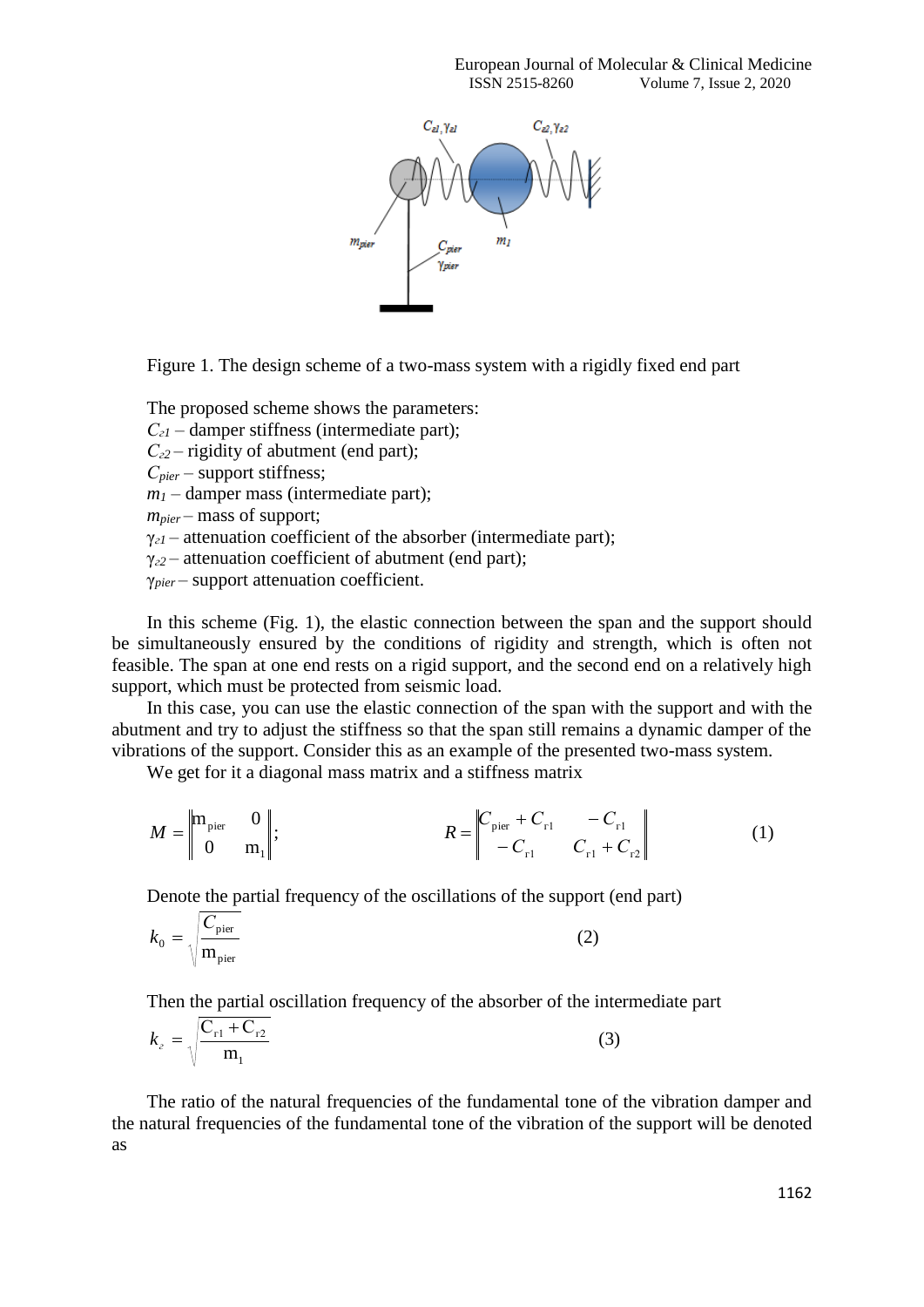European Journal of Molecular & Clinical Medicine ISSN 2515-8260 Volume 7, Issue 2, 2020

$$
f = \left(\frac{k_z}{k_0}\right) \tag{4}
$$

When constructing the equations of oscillations of multi-mass damped systems, we use the method of E.S. Sorokina:

$$
\mathbf{B}_c = \gamma \mathbf{R} \tag{5}
$$

For a two-mass system with a rigidly attached end part, we write formula (5) as follows:

$$
\mathbf{B}_{c} = \begin{pmatrix} C_{\text{pier}} \cdot \gamma_{\text{pier}} + C_{r1} \cdot \gamma_{1} & -C_{r1} \cdot \gamma_{1} \\ -C_{r1} \cdot \gamma_{1} & C_{r1} \cdot \gamma_{1} + C_{r2} \cdot \gamma_{2} \end{pmatrix}
$$
(6)

where  $\gamma$ <sub>2</sub> and  $\gamma$  are the inelastic drag, absorber, and support coefficients, respectively.

The amplitude of the oscillations was calculated by the formula (7-9) and the optimal parameters of the DVD were selected [9].

$$
U_s(\omega) = \sqrt{\mathbf{a}_s(\omega)^2 + \mathbf{a}_c(\omega)^2}
$$
 (7)

where  $a_c$  and  $a_s$  are the desired amplitude vectors, respectively, with cosine and sine,

$$
\boldsymbol{a}_{s} = \left[ (\mathbf{R} - \mathbf{M} \cdot \omega^{2}) \cdot \mathbf{B}_{c}^{-1} \cdot (\mathbf{R} - \mathbf{M} \cdot \omega^{2}) + \boldsymbol{B}_{c} \right]^{-1} \cdot \mathbf{M} \cdot V_{p} \cdot A \cdot g \qquad (8)
$$

$$
\boldsymbol{a}_{c} = (\mathbf{R} - \mathbf{M} \cdot \omega^{2})^{-1} \cdot \mathbf{B}_{c} \cdot \boldsymbol{a}_{s} \qquad (9)
$$

The results of selecting the optimal parameters of the DVD for tuning and damping in the case of a two-mass system with a rigidly fixed end part at  $v=1$  are shown in Fig. 2.



Figure 2. Frequency response versus perturbation frequency for given system parameters at  $v=1$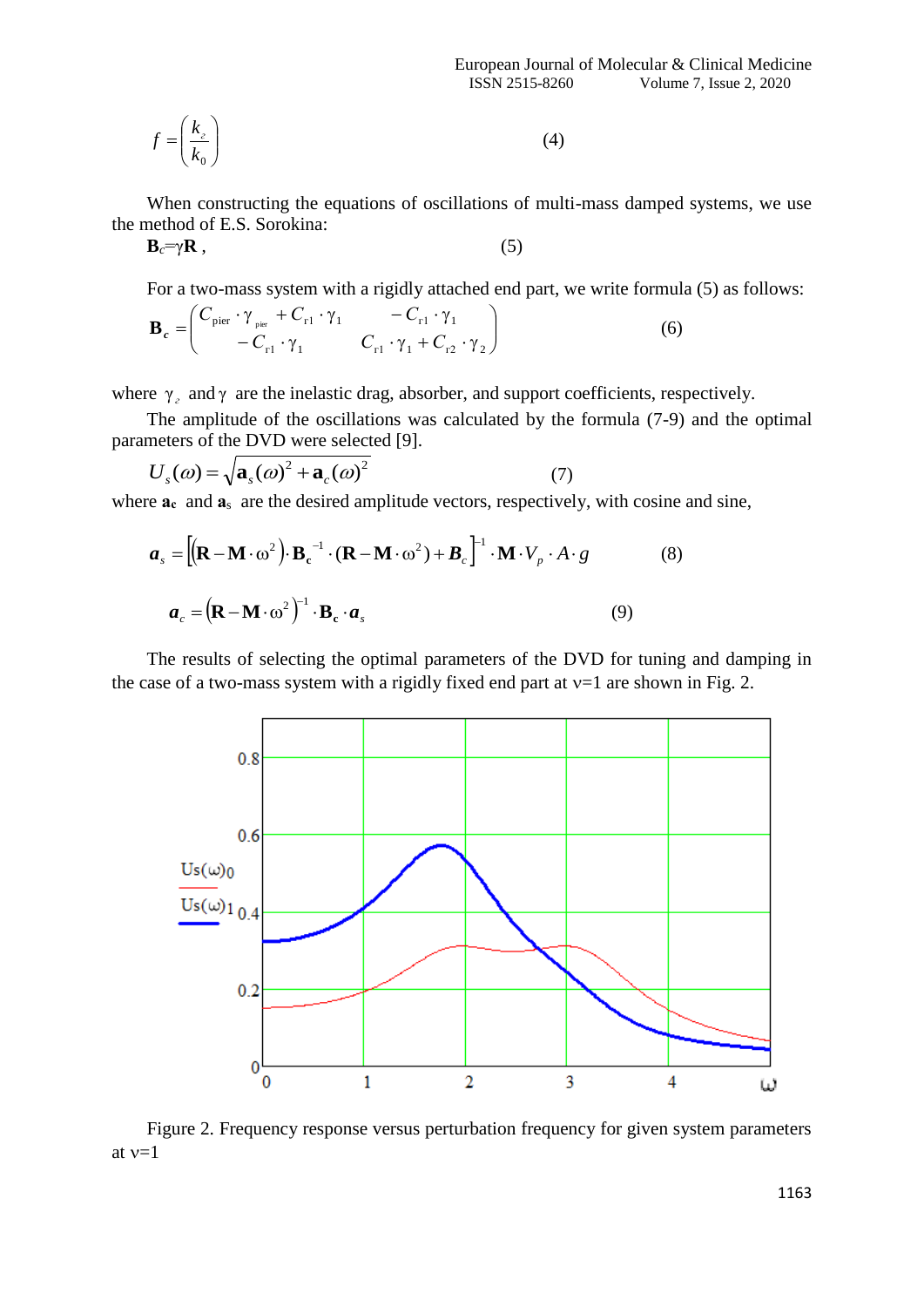(*Сг1*=0.508, *Сг2*=1.7, *fоpt*=0.47, γ*г1 оpt*=5, γ*г2оpt*=0.1)

From the given fig. 2 shows that the vertical axis is  $U_s(\omega)_0$  – the amplitude of the displacements of the support,  $U_s(\omega)$ <sub>1</sub> – the amplitude of the displacements of the span meters, and horizontal,  $\omega$  – the frequency of the perturbation of the fundamental tone of the oscillations of the abutment.

If the stiffness of the span connection and abutment are equal  $(C_{2}2=0)$ , then the optimal stiffness of the connection between the span and the support C*г1* is realized, obtained in the works of A.M. Uzdina and A.A. Nikitina [5, 7].

With increasing rigidity of the span connection with the abutment  $(C_{2} > 0)$ , the optimal stiffness of the connection of the span of the support will vary, and you can observe the equality of the peaks (minimum displacement of the support and the absorber) on the frequency response, as did A.M. Uzdin and A.A. Nikitin [5, 7]. We determine the optimal settings.

In fig. 3 presents the option of selecting the optimal settings for various stiffnesses *Сг2*. It can be seen that the actual sum of the stiffnesses *Сг1* and *Сг2* is not linearly dependent, i.e. when fixing the span, on the one hand, the optimal stiffnesses *Сг1* and *Сг2* in total are not equal to the optimal stiffness of the joint in a system with one damper, as one might assume.



Figure 3. The graph of the dependence of the optimum stiffness *Сг2* on the stiffness *Сг1*  at  $v=1$ ,  $C_{21} + C_{22} = C_{opt}^{(0)}$ ,  $C^{opt}_{22}(C_{21})$ 

**Conclusion.** The analysis of research in the field of seismic isolation of bridges on highspeed lines allows us to conclude the following: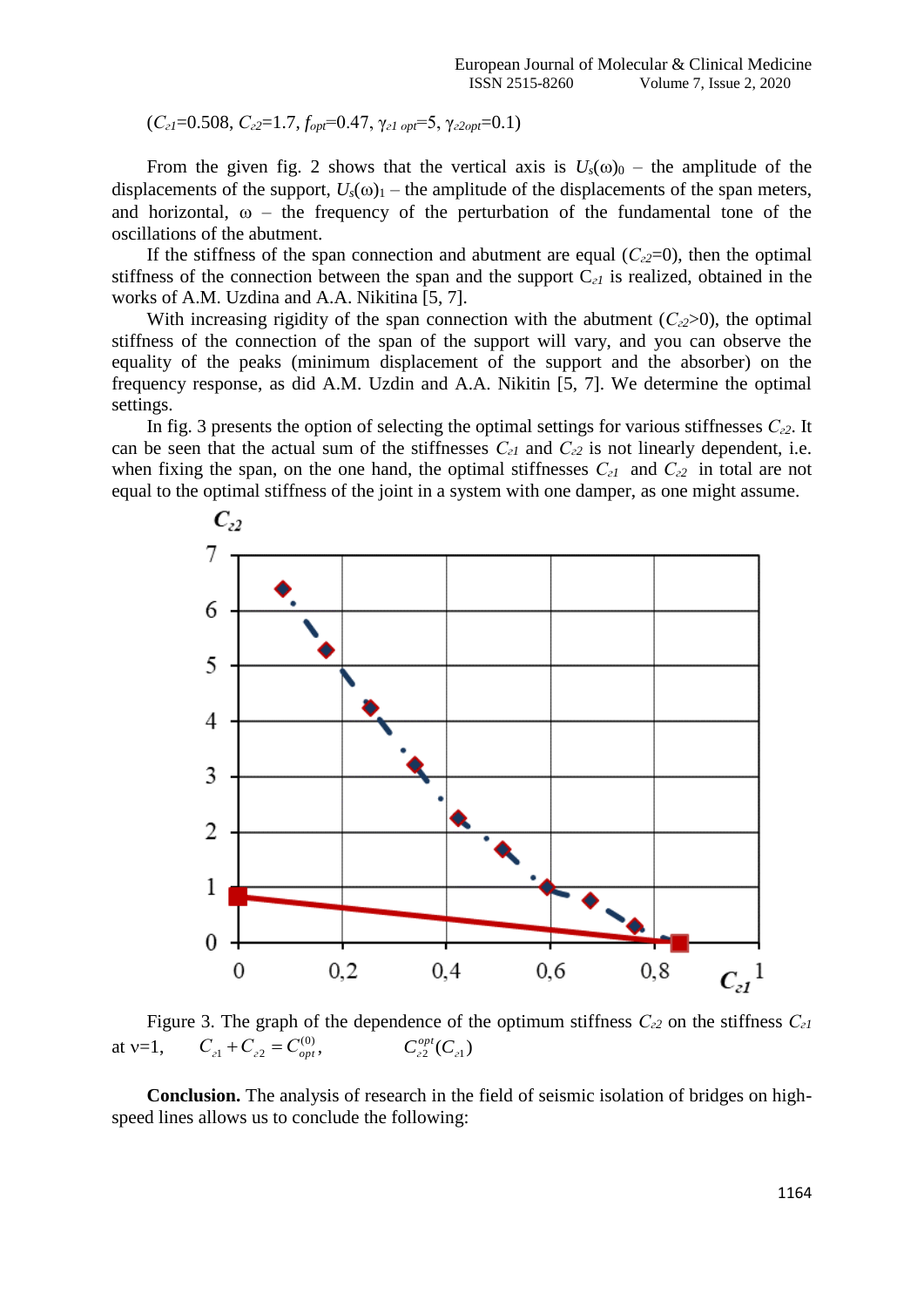1. The bridges are significantly affected by seismic influences, which lead to interruption of traffic and great economic damage. In addition, this makes it difficult to provide assistance to the affected area.

2. As can be seen from the results obtained (Fig. 3), the total stiffness of the two absorber springs in this case is significantly higher than the optimal stiffness when using one elastic bond  $C_{opt} < C_{c1}^{(opt)} + C_{c2}$ . This solution can be quite effective for high-speed bridges, because strength increases with stiffness. Due to this increase in stiffness, it is easier to satisfy the conditions of strength, while when working with one elastic bond, this can be difficult.

3. It is shown that such a solution is recommended for the case when the bridge is located in a steep gorge, the intermediate supports are high and flexible, and the end supports are quite rigid and, of course, have a scientific novelty. The obtained estimates make it possible to significantly simplify the task of designing seismic protection devices for bridges on the high-speed line, since they give the designer a wide opportunity to choose the sizes and rigidity of the designed elements of seismic protection devices.

## **References**

- [1] Salikhanov S.S. To the issue of the development trend of the bridge-building industry in Uzbekistan. "Actual issues of high-speed train traffic" TashIRE. December 21, 2012.
- [2] Shermukhamedov U.Z., Sergeeva K.M. The influence of the accuracy of tuning dynamic vibration dampers on the earthquake resistance of building structures // Journal "Earthquake-resistant construction, safety of structures". – Moscow. – 2011,  $\mathbb{N}^2$ , p. 55-58.
- [3]Barr J.M. The seismic safety of bridges: a view from the design office. Proc. of 12-th European Conference on Earthquake Engineering. Oxford, UK, 2002. Paper Reference 840.
- [4] Nikitin A.A. Dynamic vibration damper for bridge supports // Earthquake-resistant construction. –1982. –  $N_2$ 4. – p. 5-7.
- [5] Nikitin A.A., Uzdin A.M. The use of dynamic vibration dampers for seismic protection of bridges // Express information VNIIIS. Ser.14. Earthquake-resistant construction. –1986.  $-$  Vol. 9.  $-$  p. 20-24.
- [6] Sakharova V.V., Simkin A.A., Nikitin A.A., Uzdin A.M. The use of span to absorb seismic vibrations of bridge supports // Express information VNIIIS.Ser.14. Earthquakeresistant construction.  $-1982$ . – Issue 4. – p. 14-18.
- [7] Uzdin A.M., Dolgaya A.A. Calculation of elements and optimization of parameters of seismic insulating foundations. – M.: VNIINTPI, 1997. – 76 p.
- [8] Shermukhamedov U.Z., Sergeeva K.M. The influence of the accuracy of tuning dynamic vibration dampers on the earthquake resistance of building structures // Journal "Earthquake Engineering. safety of facilities" – Moscow. – 2011,  $N<sub>2</sub>$ , p. 55-58.
- [9] Shermuxamedov U.Z., Shaumarov S.S. Impact of configuration errors on the dynamic oscillation absorbers effectiveness of different masses on the seismic resistance of bridges // XXII International Scientific Conference on Advanced in Civil Engineering. Construction the formation of living environment 2019. April 18-21, Tashkent, Uzbekistan.
- [10] Shermukhamedov U.Z., Salikhanov S.S. The current state and prospects for the construction of flyover high-speed railways in the seismic conditions of the Republic of Uzbekistan // TIRE Bulletin, Issue. №3. – Tashkent. – 2019.
- [11] Mark Bresler, Shermukhamedov U.Z. Durability and performance of elements of the protection system of artificial structures. Expansion joints, support parts and seismic